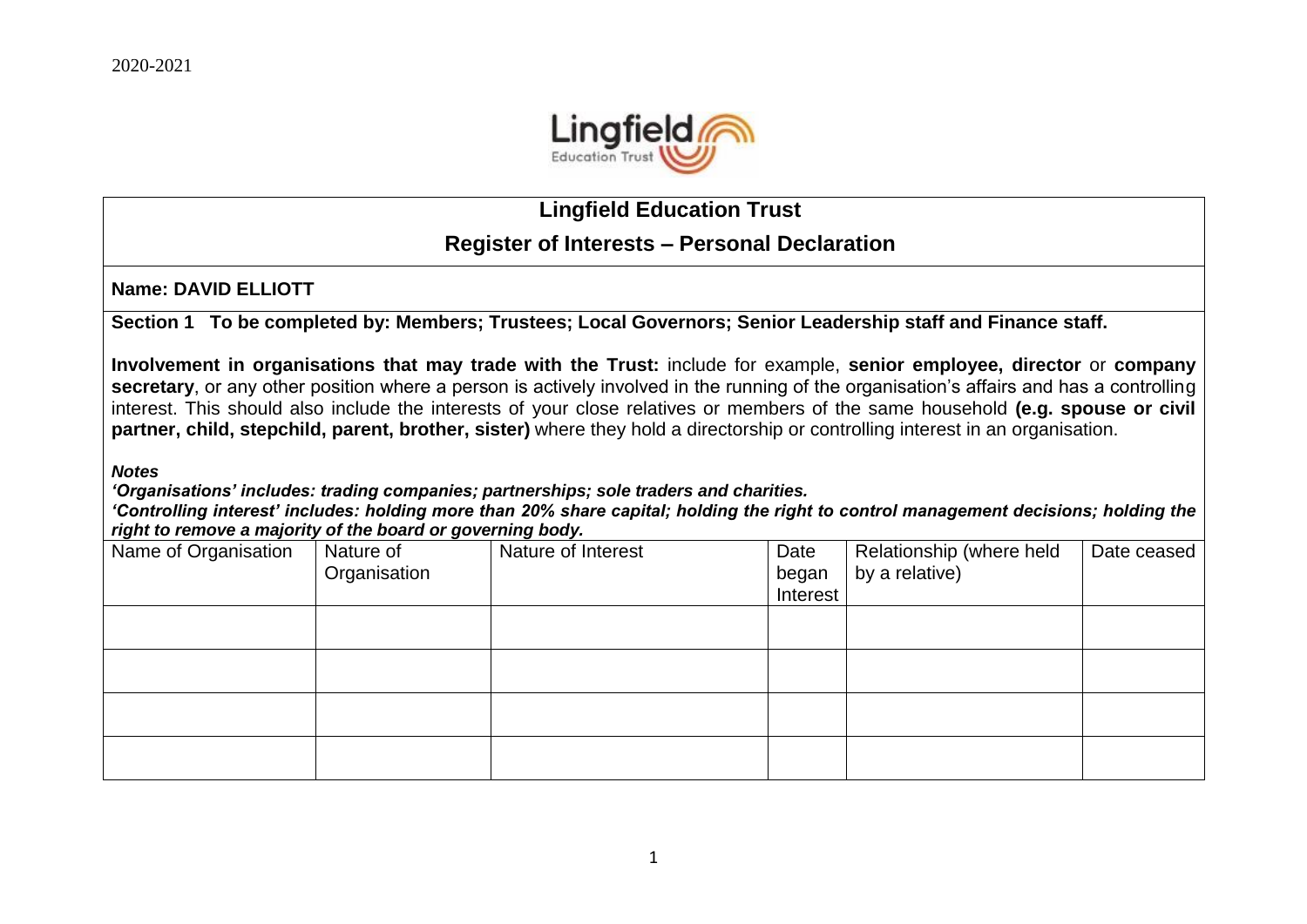## **Section 2 To be completed by: Members; Trustees; Local Governors; Senior Leadership staff and Finance staff.**

**Other personal interests**: **Include all Trusteeships or Governorships with other educational institutions or charities irrespective of whether there is trading.** Declare any other non-financial interests that may conflict with the Lingfield Education Trust's interests, for example, involved in an official capacity with an outside organisation which has dealings with the Trust.

| Name of Organisation    | Nature of               | Nature of Interest        | Date Interest began | Date ceased |
|-------------------------|-------------------------|---------------------------|---------------------|-------------|
|                         | Organisation            |                           |                     |             |
| Easterside Academy      | School                  | <b>Chair of Governors</b> | 2016                | On going    |
|                         |                         |                           |                     |             |
| Langdon<br>Square       | <b>Community Centre</b> | <b>Chair of Trustees</b>  | 2012                | On going    |
| <b>Community Centre</b> |                         |                           |                     |             |
|                         |                         |                           |                     |             |
|                         |                         |                           |                     |             |
|                         |                         |                           |                     |             |
|                         |                         |                           |                     |             |
|                         |                         |                           |                     |             |

## **Section 3 To be completed by Trustees only**

**Shareholdings** The holding of shares or other securities a shareholder, unless the shares of the company are listed on a recognised stock exchange and less than 1% of the issued capital is held.

| Name of Company | Nature of Company | Details of shareholdings | Date Interest began | Date ceased |
|-----------------|-------------------|--------------------------|---------------------|-------------|
|                 |                   |                          |                     |             |
|                 |                   |                          |                     |             |
|                 |                   |                          |                     |             |
|                 |                   |                          |                     |             |
|                 |                   |                          |                     |             |
|                 |                   |                          |                     |             |
|                 |                   |                          |                     |             |
|                 |                   |                          |                     |             |
|                 |                   |                          |                     |             |
|                 |                   |                          |                     |             |